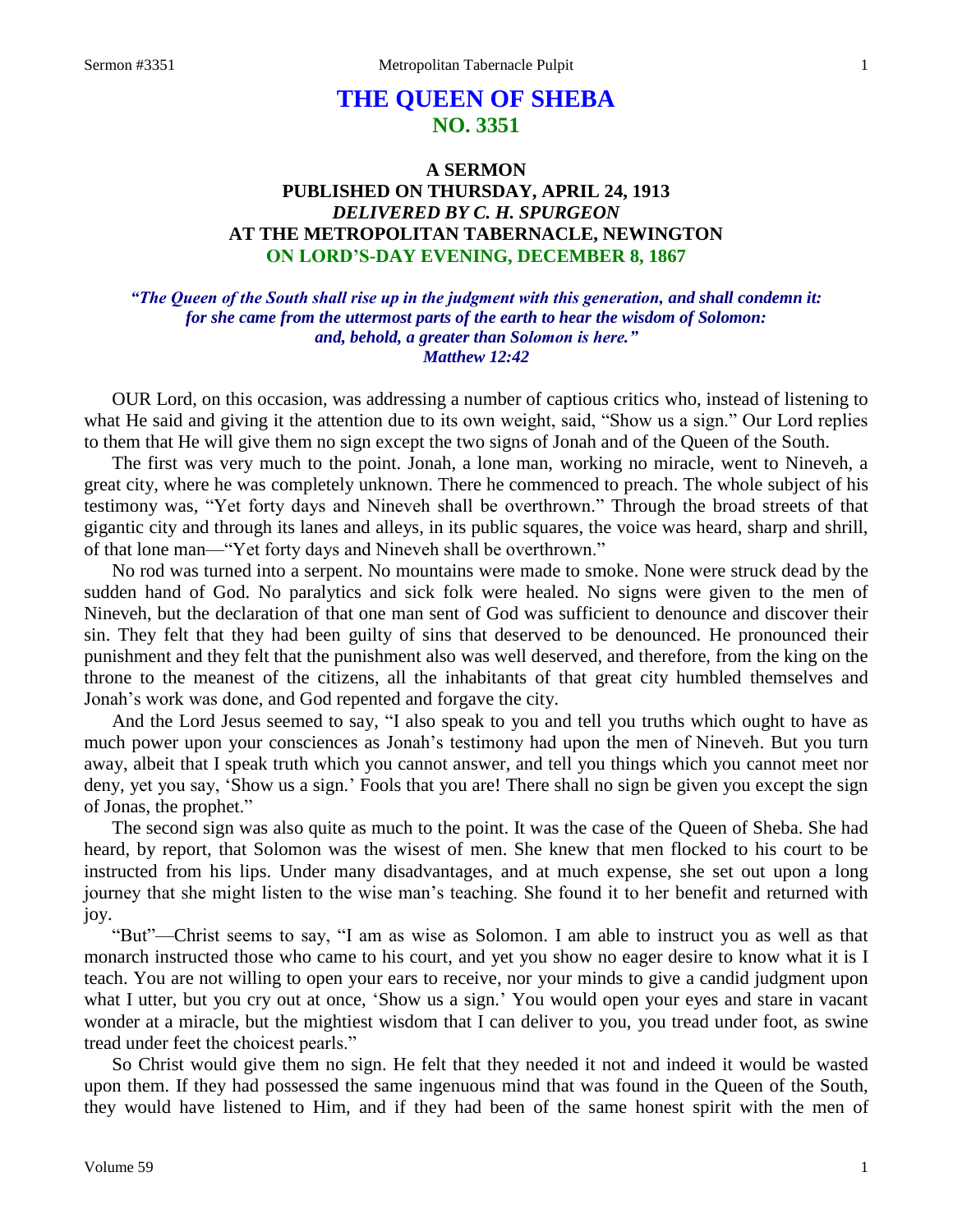Nineveh, they would have repented upon His testimony, even as they did of old, who heard the prophetic voice of Jonah.

Ah, my dear hearers, this very night the same spirit broods over thousands. They do not, when they go to hear a sermon, think of the matter of what they hear, but they must need have it delivered with cleverness, with refined speech, with polished periods. Ah! if men were wise, they would care but little how these truths were given to them, but they would weigh the truths themselves.

We do not claim that you should believe all that we say—if we speak anything contrary to God's Word, we charge you to reject what we say, but we do ask you to judge it, and to weigh it, and to let the important verities which we are charged by God to deliver to you, have a place in your attention. Let them exercise your judgment. Let them move your heart and will. Let them influence your lives.

Coming now, however, at once to the text, we shall notice, in the first place, *that Jesus is* "*greater than Solomon."* In the second place, that *Jesus "is here."* And in the third place, that *if we do not listen to Him and obey Him, the Queen of the South may well rise up to condemn us.*

These things, I think, are very evidently in the text. In the first place, then, in the text—

**I.** OUR LORD JESUS CHRIST CLAIMS TO BE "GREATER THAN SOLOMON."

You all know the history of Solomon. Solomon was great in several particulars, and we shall point out to you that in each of these, Christ is greater than he.

In the first place, *Solomon was very great as a ruler.* His father, David, had, by dint of much perseverance, and valor, and industry, very much enlarged the boundaries of his once small dominion. He was a man of war and he left to Solomon a heritage indeed—a treasury well-filled and an army of veterans.

Solomon ruled over the whole of Israel. There seems to have been no disloyal rebellion, no revolt throughout the whole of his reign. In David's reign there were many rivals and the people were a restless, discontented, turbulent people. No people, perhaps, were more difficult to govern than the Jewish people in the days of David. But Solomon was so judicious, noble, and just a ruler, that he left the whole nation at peace with itself.

He was a monarch whom all respected, and Solomon, too, in his time, enlarged the boundaries of his territory until it reached to the borders of Egypt and to the river Euphrates on the other side. They that dwelt in the wilderness "bowed before him and his enemies licked the dust." Many nations paid him tribute, and all the strangers who remained in the land, whom the children of Israel did not destroy, did him service.

He had dominion from sea to sea, and to use an Oriental extravagance of expression, "from the river even unto the end of the earth." Solomon had a kingdom from his father and with it a special divine blessing—the gift of wisdom which enabled him to rule well. His army was one of the largest of the various armies of the Oriental kings. He ruled with wonderful state. The throne which he had builded for himself is said to have had none like it in the whole of the then known world. His treasury was filled so full that, as for silver, it was nothing accounted for. He made gold to be as silver and silver as stones in Jerusalem. He was the greatest monarch that Israel had ever seen.

And yet, dear friends, what a petty, little king he was, and when we compare him for a single moment with our Lord Jesus Christ, what a contrast there is! All the power of Solomon is gone and not a wreck of it is left. He had dominion in his day over vast numbers of humankind, but he has no dominion now.

But the throne of the Man who was crucified on Calvary has power over tens of thousands of human hearts at this present moment. Lo! these 1,800 years, Christ has reigned over multitudes who have been all too glad to kiss His feet and have rejoiced in the light of His countenance. His kingdom, instead of waning, has continually increased, and the day shall come when all kings shall yield their scepters to Him, and He shall gather sheaves of them beneath His arm. When all monarchs shall doff their diadems, and He alone shall reign, King of kings and Lord of lords—the universal Head of the great monarchy—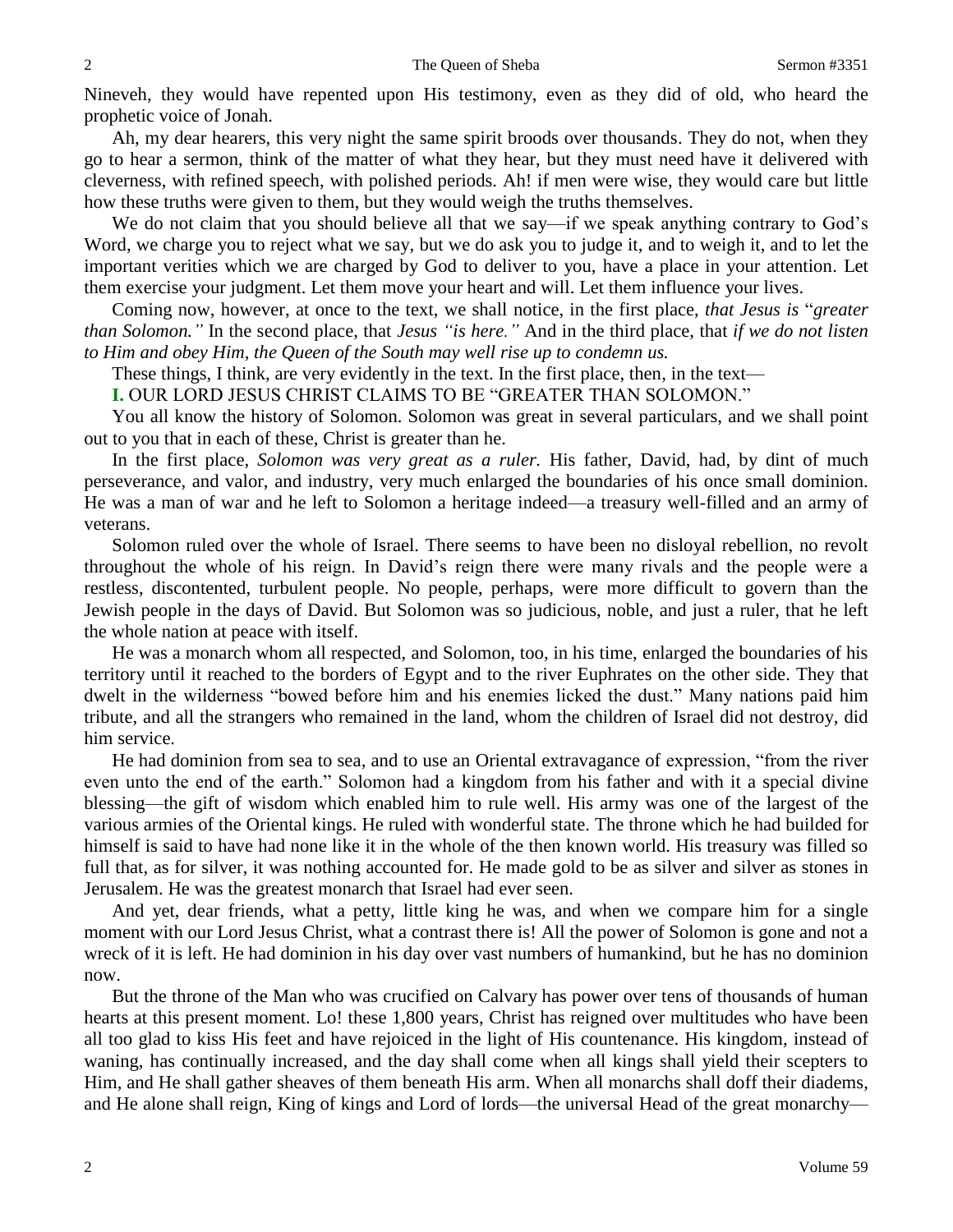#### Sermon #3351 The Queen of Sheba 3

the stone cut out of the mountain without hands, which shall yet fill all the earth. The power of the Lord Jesus Christ over His church is like the power of Solomon over Israel. He keeps it at one, and together.

Apart from Christ, the church is a broken thing, divided into sects and parties, but in Christ Jesus the Savior's prayer is answered, "That they all may be one." Bring any one of us to the cross and you shall not know this from that, for there we all agree to trust Him, to worship Him, to count His authority to be paramount, and His example to be our pattern. Yes, Lord Jesus Christ, all Your children praise You! All those that are of Your household put the crown upon Your head. You rule in the household and You rule well, You "first-born among many brethren."

Moreover, our Lord's dominion extends beyond His church. He rules even to the river of Egypt. Know you not that Christ is Lord paramount over Providence? Nothing occurs without Jehovah-Jesus' purpose, decree, or permission. The very hairs of your head are all numbered.

## *"He overrules all mortal things, And manages our mean affairs."*

Nor is this all. The Lord Jesus has the government upon His shoulders, and that government extends not only to earth, but to heaven and hell.

## *"Lo! In His hands, the sovereign keys Of heaven, and death, and hell."*

The power of Christ is felt beneath perdition's profoundest wave and His glory is sung on heaven's most starry heights. He has put all things under His foot. He is exalted far above all principalities and powers, and every name that is named, that at the name of Jesus every knee should bow, of things in heaven, and things on earth, and things that are under the earth, and that every tongue should confess that He is Lord, to the glory of God the Father. Our Lord Jesus Christ, then, has a dominion which, for duration and for extent, is infinitely superior to anything of which Solomon ever conceived.

And as for majesty and glory—talk not of the peacock—throne of the Great Mogul, all set with many colors, and with gems and precious stones that shine resplendent like a rainbow in the glittering sun. There is no throne like unto the throne of Jesus, the Emperor of all worlds. See before Him the sea of glass mingled with fire. Around Him stand His seraphic courtiers. There stand the elders with their "vials full of odours sweet." And as you listen you can hear their "harps of sweeter sound."

And mark you not the countless hosts who all cast their crowns before Him, and with one soul and voice, cry, "Thou art worthy to take the book and to loose the seals thereof, for thou wast slain, and hast redeemed us to God by thy blood!"? Oh! cannot your ears hear this very moment the mighty boomings of that great sea of music which rolls up to the throne of Jesus? Can you not catch some stray notes from the harps of angels and archangels, as unceasingly they sing, "Thou art worthy! Thou art worthy to take the book, and to loose the seals thereof"? Beloved, we cannot think of comparing Christ with Solomon, but we must contrast them, for a "greater than Solomon is here, as a ruler."

Let us learn from this the obvious lesson of practical value and wisdom. If, from the far-off South, the Queen of Sheba came to see Solomon, how wise will it be for us to come to see Jesus. Oh! that we would do so and make Him our King! Let us enlist in His warrior bands. None ever served so great a master. Let us be members of His household, for happy are they that stand continually in His presence. Let us give over our enmity and cast down the weapons of our rebellion, and let us say by grace—

> *"Oh! King of grace, my heart subdue: I would be led in triumph, too, A willing captive to my Lord, To sing the triumphs of His Word."*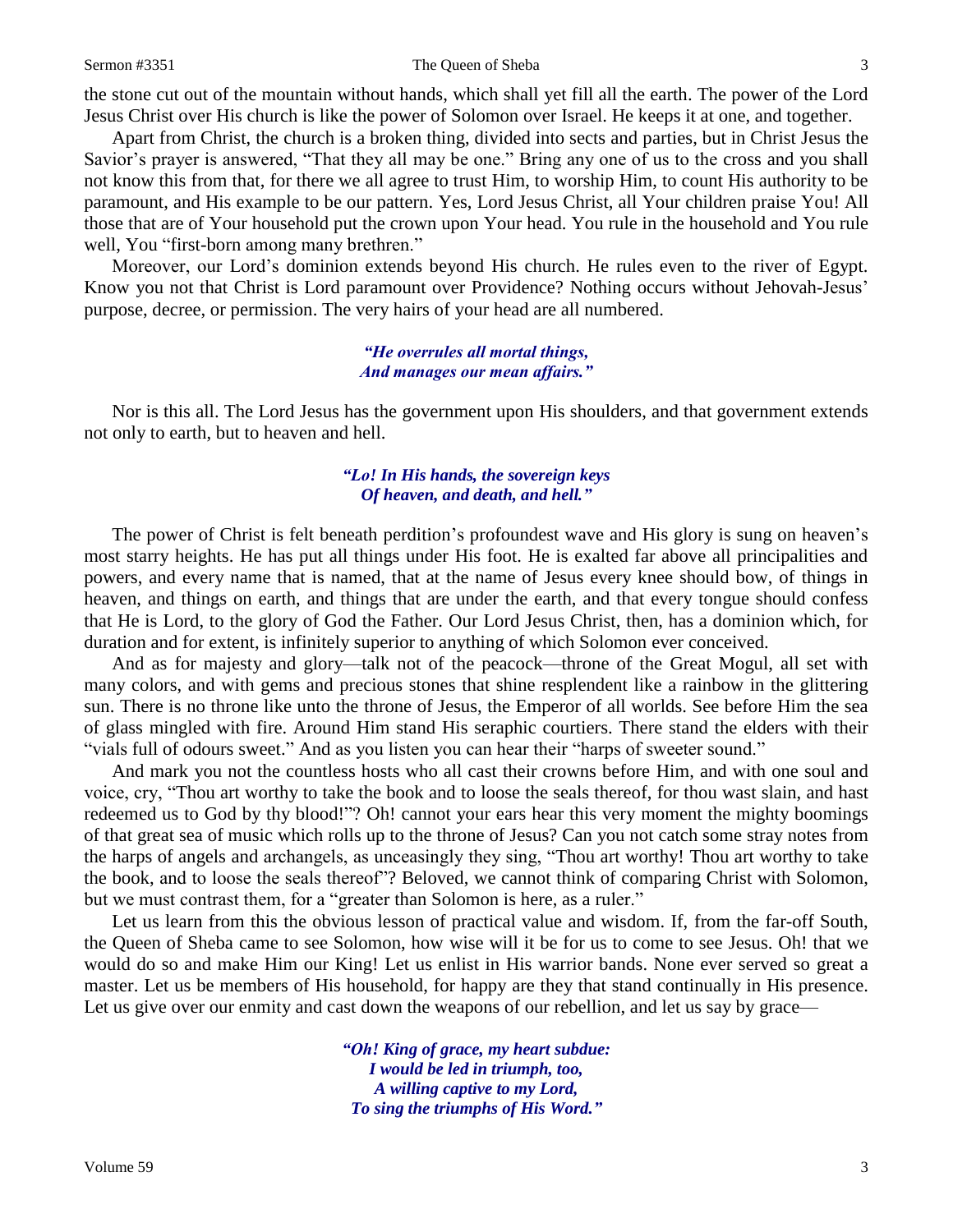*Solomon was great as a builder.* For this, perhaps, he is best known among us. 'Twas a mighty deed to bring the towering cedars of Lebanon, all fashioned and prepared, to Jerusalem to make a house for the Lord—to hew from the quarries in the mountains great stones, and goodly ones, all squared, and each one fitted, and made ready for its place, so that there might be no sound of hammer, nor lifting up of chisel in the building of the house. Happy were the eyes that looked upon the temple of Solomon!

Even at this very day, when the explorers come upon what they suppose to be the temple, they are astounded at the masses of stone which they find there. Our Lord said that one stone should not be left upon another, but that all should be cast down, but even as they lie in the places where they were cast down, they are wonderful. Even modern engineers have marveled how they could ever have been brought and put into their places—they are of such enormous size, and yet so well squared and prepared for the building.

Besides this, Solomon built a house of the forest of Lebanon, of which we have a descriptive account in the pages of inspiration, and which seems to have been a marvelous work also. In addition to that, he was great in the erection of works for the carrying of water. He made pools in Zion—the upper and the nether pools. He seems to have carried aqueducts where they were never heard of before his time, and it is possible that many of the great discoveries of modern days were well known to Solomon, even all those years ago.

He seems to have built an ascent to the house of the Lord, which particularly struck the Queen of Sheba as being a most wonderful piece of masonry. Besides this, he was the builder of treasure cities. He also built Gezer, Bethhoron, Baalath, Tadmor in the wilderness, and so on. Solomon was a great master builder—none could excel him as a piler of huge stones, one upon another.

Ah! but my brethren, a greater than Solomon is the Lord Jesus. It is easy enough to build with stones, and granite, and bricks, and cedar. These are dead, coarse things, that you can hew and cut as you will. Get enough sawing and cutting power, and you can make what you will of these things. It is only brute mechanical force that is wanted, with judgment here and there to direct and guide it. Get strength enough and as Archimedes said, you might move the world with a lever—it is only one physical force pitted against another.

But what shall we say of Christ, who has built a house that is made of living, immortal souls, built of what Peter, taught of the Spirit, calls, "living stones"? You do not cut these, nor polish them quite so easily. Men with strong, stubborn wills, men with diseased imaginations, men with perverse affections, men altogether gone from original righteousness—our Lord Jesus Christ has taken these, and He has prepared them to make a temple, in which there shall be nothing but holiness and perfection.

I trust that some of us have been prepared to be built into "a living temple, for an habitation of God through the Spirit." But if the Lord Jesus Christ shall ever make tens of thousands, and thousands of thousands, of once guilty men all perfect, and shall build these altogether, fitting each one into its place, and making each one willing to maintain and keep in its place—this will be such a thing as a thousand Solomons could not have attempted.

This is no work of brute force, of mechanical power, my brethren. This is the power of the Holy Ghost Himself—a spiritual power, a power which comes from God, who is a Spirit, and who will have those that worship Him worship Him in spirit and in truth. Can you conceive of this temple? My soul seems to rise upon the wings of imagination at the very thought of it—a temple all alive, a living temple—each stone a priceless soul, glittering with immortality.

John tells us of a city, the foundations whereof were of precious stones, and he tells us of the "new Jerusalem coming down out of heaven," and I know not what besides. That was but a faint picture of the living temple of Jesus, where each soul shall be more precious than the whole world, even though all the world were one pearl of the purest water—a temple built by Himself, for Himself, to His own praise.

Moreover, our Lord Jesus Christ, as the great Master Builder, has built many a pool and aqueduct. We sang about one just now, such as Solomon never knew—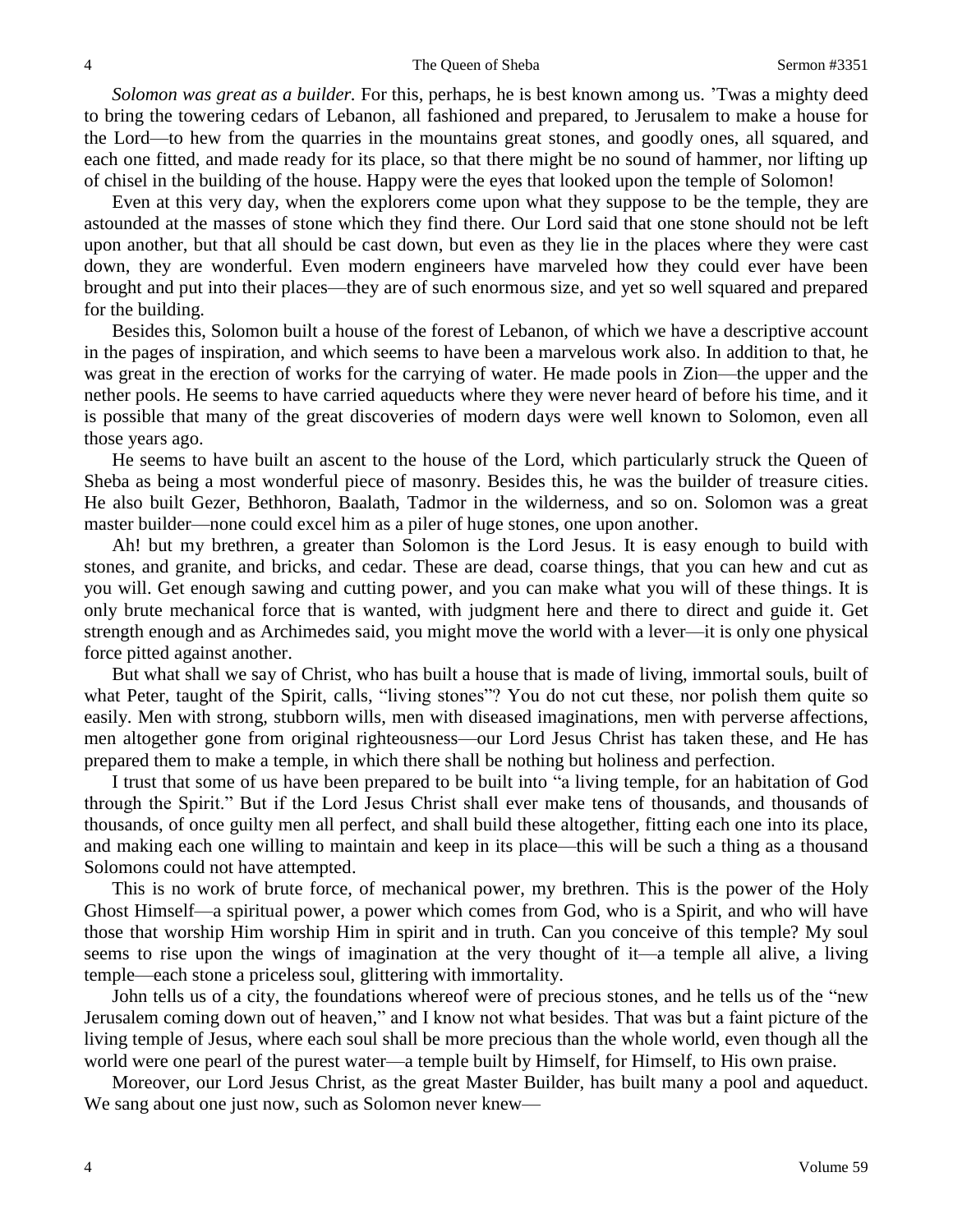#### Sermon #3351 The Queen of Sheba 5

## *"There is a fountain filled with blood, Drawn from Immanuel's veins; And sinners plunged beneath that flood, Lose all their guilty stains."*

More glorious this than the pool of Gihon, the upper and the nether pool! Moreover, Solomon brought a river into Jerusalem that the multitude might drink, but it was not like this—"The water that I shall give you, shall be in thee a well of water, springing up into everlasting life." Beloved, we have said that Solomon built treasure cities, but our Lord has given us promises that hold richer treasures than Tadmor ever knew—a covenant—oh! the grandeur of that word covenant—a covenant stored with all the fullness of God, for in Christ "dwelleth all the fullness of the Godhead bodily".

I shall lose myself if I attempt to extol my Master as a builder! I only pray that you and I may be built upon His foundation—that we may come to the fountain which He has opened and may be cleansed therein—that we may come to His treasure city and be enriched, all our necessities being removed. And may we dwell with Him in the palace which shall never be taken down! A greater than Solomon, then, is Christ as a builder.

And now for a third view of Solomon. *Solomon was the greatest man of his age as a trader.* A careless reader may not observe this, but a careful student of the narrative will discern the reason why Solomon was so immensely rich. Possessed of great wisdom, he saw at once that the wealth of a people must largely depend upon its commercial enterprise and activity. He therefore took a city upon the banks of the Euphrates, and when the great caravans, laden with costly treasures from India and China, sought to make their way to Egypt, and Greece, and Rome, they crossed at the very ford which Solomon possessed.

He seized upon an oasis in the great desert and upon it he built a city, known to this day as Tadmor—"Baalath and Tadmor in the wilderness." This little oasis, this spot of green earth in the midst of the desert, the caravans must pass. It was the only place where they could obtain water, and here Solomon built these cities, which became the great depot, where exchanges were continually made of the productions of Egypt, and of India, and China.

The trade which, after the days of Solomon, went farther west, and at last passed through the port of Venice, and then went farther west still, and went through Holland, and has now come to London—all that trade was in the hands of Solomon. If you read carefully the record of his life, you will see that he was a most clever trader and managed for a time to secure a complete monopoly of all the provinces of the East. For this, the Queen of Sheba marveled at him. She wondered how it was that he should have been so wise as to be able to do this.

But our Lord says that "a greater than Solomon is here." Our Lord Jesus Christ has been a trader of no common sort, my brethren. By His most precious blood He has brought us the supplies of the skies. Solomon could only bring to himself gold, and silver, and spices, and apes, and peacocks, but our Lord Jesus Christ has, by His precious blood, opened up the skies to the commerce of souls.

So that now through Christ, there comes to us pardon for our sin, acceptance in the Beloved, sanctification by the Spirit, preservation by the indwelling of God, and all those priceless gifts of which we cannot now speak particularly, only we must say of them, "Blessed be the name of Jesus, that ever our souls learned to trade in this heavenly direction."

Yes, Christ is, indeed, greater than Solomon. Oh! that you would seek to be enriched by Him. Oh! that you would seek to obey that text in which He says, "I counsel thee to buy of me gold, yea, fine gold, tried in the fire, and the white raiment that thou mayest be clothed." God give us grace that we may come to this greater trader than Solomon!

Moreover, S*olomon was exceedingly great as a sage*. I shall not amuse you, for that is no object of mine, with the various legends that are told of him. The one instance of his decision between the two women reminds us of the excellency of his judgment.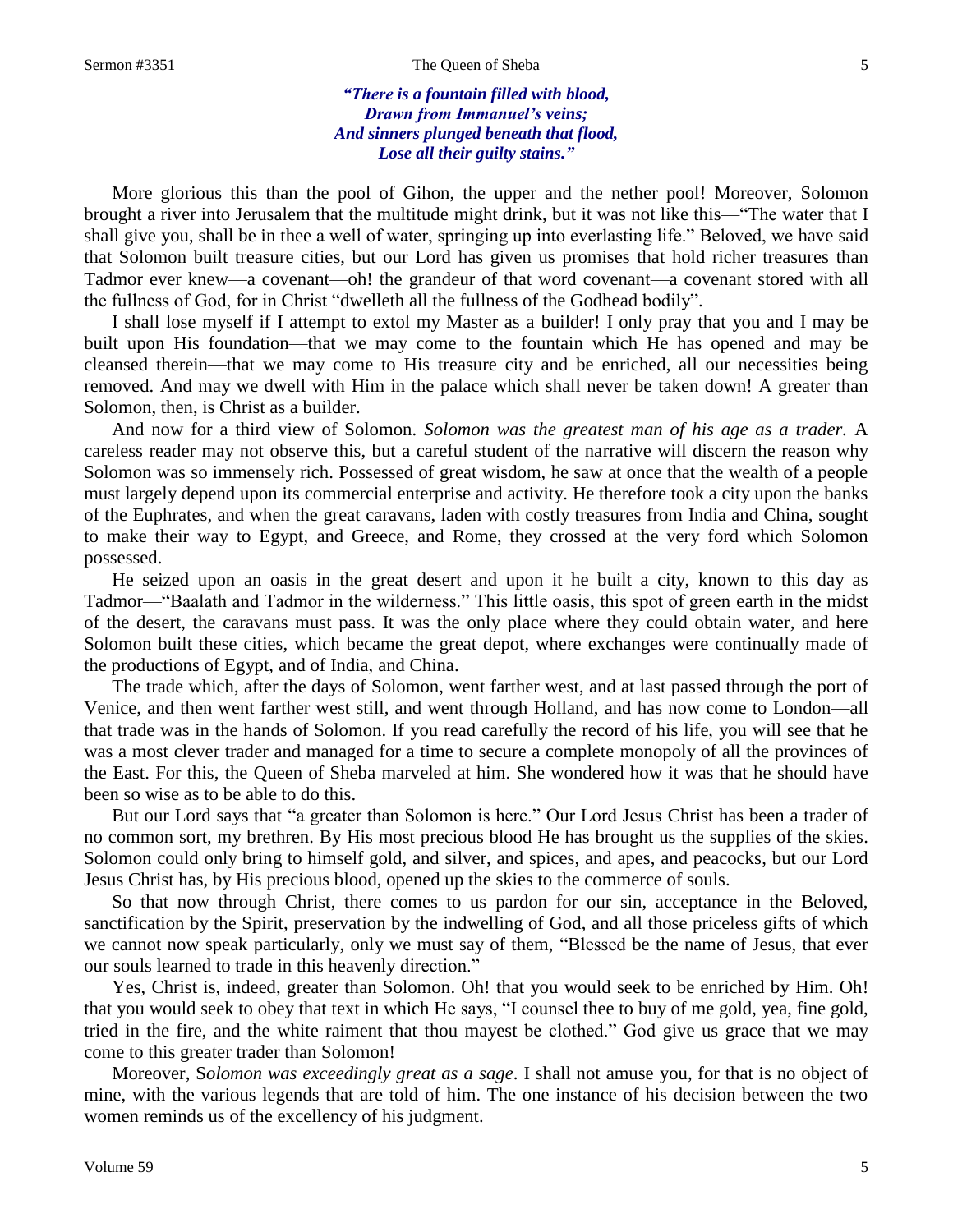He was renowned for this. You have his Proverbs, his Ecclesiastes, one of his thousand and one songs, and you may be assured that he was a mastermind in his day.

But the wisdom of our Lord Jesus Christ far transcends this, for He can open up all the dark questions of your mind. He can teach you, O man, what you most want to know. He can teach you the way to heaven, the way to escape from the power as well as the result of your sins, the way to get peace with God. The sages could not tell you this, but Jesus can. Seek Him, for He is greater than Solomon.

I had more to say upon this point, but time will not allow, for I must have a word or two upon the second head, which is—

#### **II.** THIS JESUS IS HERE

He is not here in body. As we reminded you last Sabbath evening, He is gone. He is not here in that sense, "for he is risen." But Christ is here by His Spirit. If you want to get to Christ, this is the way think of Him. That is, coming towards Him. Read His life. Study His death. Meditate upon Him. Let the thought of His laying down His life for His enemies dwell upon your minds.

I wish that some of you would read the story of His crucifixion very, very often. If you have not any faith, perhaps faith will come while you are reading it. "God commended His love towards us in that while we were yet sinners, in due time Christ died for the ungodly." He did not die for those good people who have not any sin. He had nothing to do with those good people who are so righteous that they can get to heaven their own way. Christ died for the guilty, the lost, the worthless. He comes like a physician to the sick—like one who gives sustenance to the perishing poor. Oh! read His life, for this will help you to come to Him.

The true way in which to come to Christ is to believe Him, to trust Him. If any man trusts in Christ to save him, he has come to Him. When I used to hear sermons about coming to Christ, I thought, "Well, I would do it if I only knew how! If I had to walk from here to York, or no matter how far, I would find my way."

But you do not come to Christ with your feet—you come to Him with your mind, and heart, and will, and he that trusts in Jesus, who says, "I will lean alone upon what Christ has done. I have been trying a thousand ways of salvation, but there, they shall all go to the winds and now, sink or swim, I believe that Jesus Christ died to save sinners and I trust in Him"—that man is saved. If you trust in Him, and lean on Him and if, just as you now see me throw the whole of my weight upon this rail, you lean the whole weight of your soul on Christ, you are saved.

That is the only way of salvation, to throw yourselves completely on Jesus. God must punish sin, but Christ bore what was due to our sin, in the stead of sinners, of all who trust Him. If you trust Him, then Christ was punished instead of you and no penalty can fall on you. Your debts have all been paid by Christ and God cannot—for He is righteous—demand from you what Jesus has already endured for your sake. If you trust Jesus Christ, then, as sure as God is true, He will save you. It is His own promise, "He that believeth and is baptized shall be saved."

Now, for the purpose of trusting, *Christ is here.* If you could see Him with your eyes, you could not trust Him any more than you can tonight when you cannot see Him, though He is here and oh! wonder of wonders, He is also engaged yonder in heaven, according to this Book, in pleading for you. You do not want to see a man to trust him. I can trust a man who is in India. I can trust a brother whom I may have in Australia, I can trust a man who may be in the backwoods of America and trust him quite as well as if I saw him—perhaps my trust might be all the more like trust because I did not see him.

We say that there are some people whom we can only trust as far as we can throw them, that is to say, we cannot trust them at all. But Christ is not of that kind. For all the purposes that are wanted, then, to save you, Christ is here. By His Spirit He is here, and here now, and He will now whisper into your soul, "Peace, thy sins are forgiven thee." If you will now trust Him, you shall have in your heart a peace which passes all understanding, which shall be the best proof to you that Jesus is here.

Oh! why do you put it off? Oh! why do you, who feel you need a Savior, continue so long away from this simple faith. I prayed for you just now—the Lord knows how sincerely I prayed—that we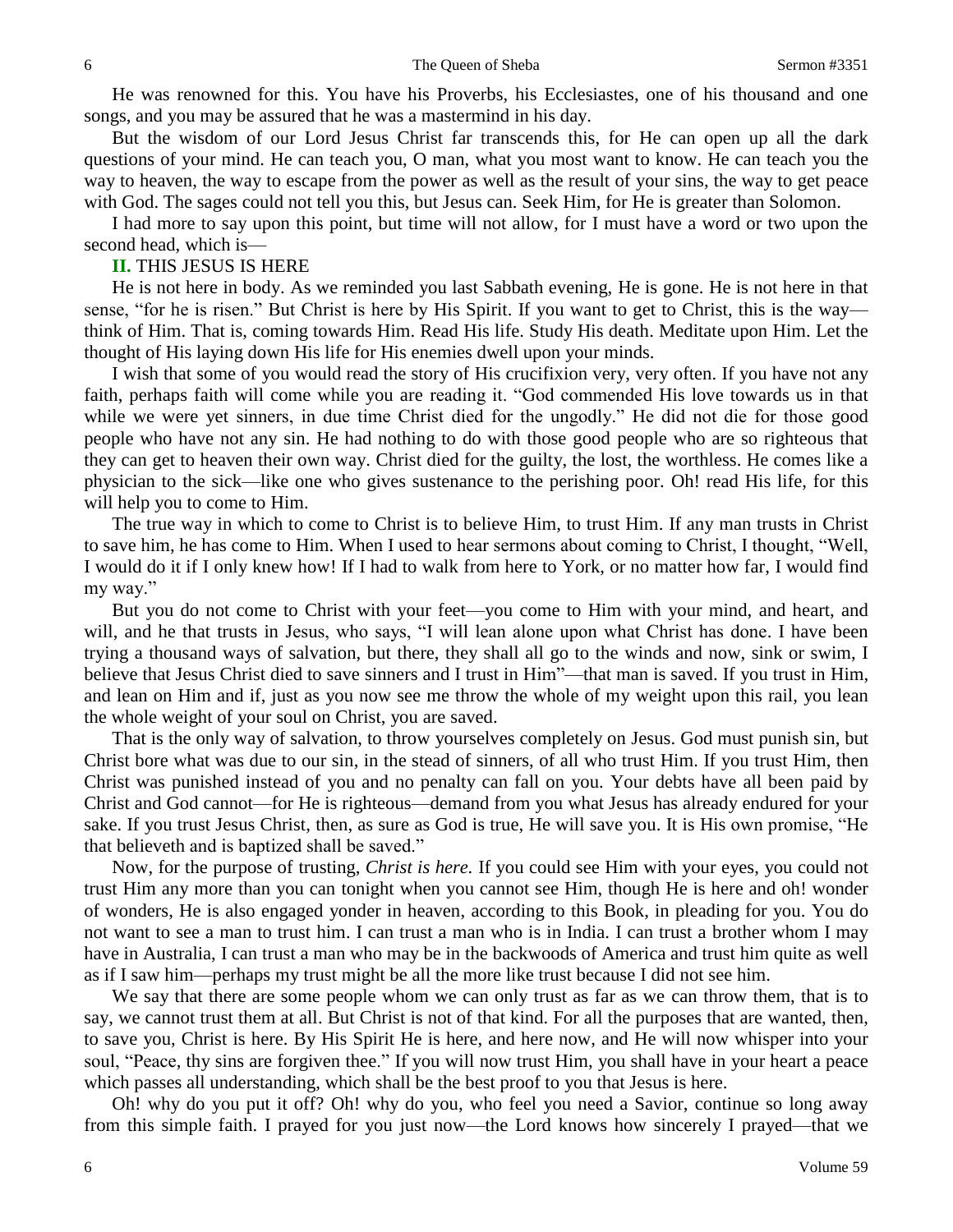might all meet in heaven. We never shall, except we all believe in Jesus, for He is the one door—if we will not enter by Him, we can enter no way—there is no stealing or climbing our way there, stealthily there.

If we have to come and rest in Christ, why should we not do it tonight? Oh! why this night should we not be led to rest alone in Christ? If we do this, we are saved, already saved, completely saved, irrevocably saved—so saved that neither death nor hell shall ever divide the believer from his Lord. May this be done by us all, for Jesus is here.

And now I have to close by saying that if, with this Gospel before us, we do not come to this greater than Solomon—

#### **III.** THE QUEEN OF SHEBA WILL CONDEMN US.

For see! *She was a heathen who had heard but a little about Solomon* and yet she came to see if it were true. You profess to be Christians, many of you. You have heard about Jesus from the time when you left the cradle. If you come not, these many Sundays, and these many sermons, and these good books, and these Bibles of yours—what shall they be but like the big stones that were hurled at Achan to destroy him for his sin? May God grant that you may not sin against the light, but may the light lead you to Christ that you may be saved!

This woman *came to see Solomon from afar.* We know not how far it was—whether she was the queen of the southern part of Arabia, or whether her territory was upon the other side of the Red Sea in Abyssinia—she seems to have been the queen of both countries. But from whichever she might have come, it was a long journey.

Now you have no distance to go. Thought can travel all the distance in a moment. Faith can throw a bridge across every difficulty. Believe you in Christ and you are with Christ. Trust Christ and Christ is with you, and you are with Him, and in Him.

The Queen of Sheba had to meet a thousand dangers. Traveling in those days was no easy task. The Bedouins would attack her caravans. She had many trials and hardships to put up with, but there are no such hardships to you. You have simply to trust. All the way to heaven is only two steps—the first is to step out of yourselves and the second is to step into Christ. First to have done with all that you can do and secondly, to ask for all that Christ has done. You have no difficulties, then.

Now, this woman, when she came, did not come bringing her own wisdom to Solomon, but she came to learn from Solomon. You must come to Christ, not to bring your own knowledge, but to learn of Him what He would have you to do. If you are to be saved, you must be taught as well. "Unless ye be converted, and become as little children, ye shall in no wise enter into the kingdom of heaven."

And this woman *did bring very great presents to Solomon—*spices and I know not what. Now, Christ asks you to bring nothing, and if you do not come on such terms, well may she condemn you. He wants no merits of yours. He wants no good heart. He wants nothing good from you. "Surely He wants faith and repentance," says one. Yes, but—

> *"True belief and true repentance, Every grace that brings me nigh. Without money, Come to Jesus Christ and buy."*

"But I must feel my needs," says one. Yes, but—

*"This He gives you; 'Tis His Spirit's rising beam."*

You are to come to Christ without anything—and Christ will give you everything.

This woman had never been invited to come. She went on a haphazard journey. Solomon never sent the Queen of Sheba an invitation to visit his court, but she came and was well rewarded. But you have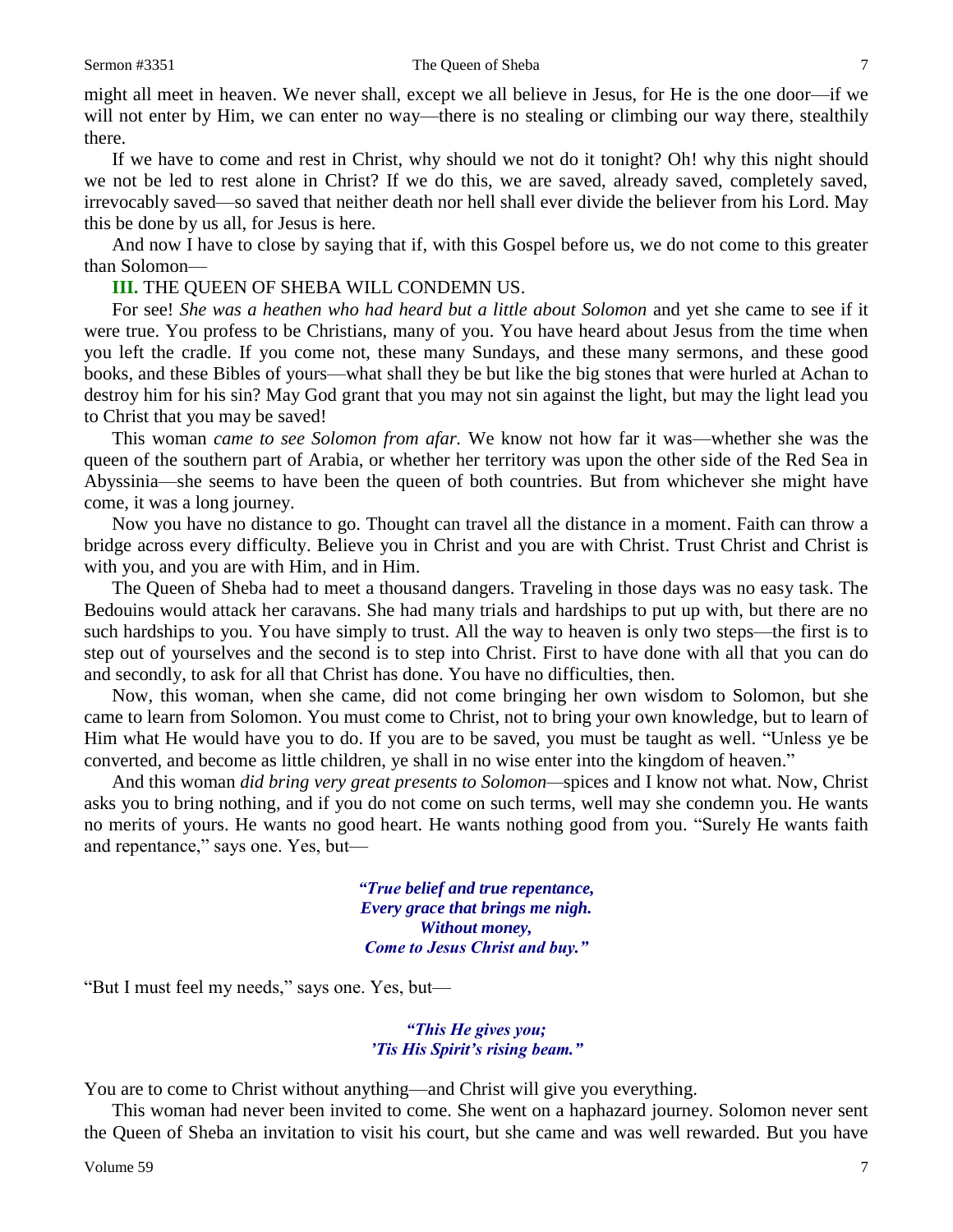been invited hundreds of times. I must bear this witness against you. I have invited you very earnestly times without number. Oh! why, why, why—when the Gospel is so simple, why do you kick against it? If my Lord were hard I could understand your lifting up the heel against Him. If He laid down some difficult conditions, I could excuse you if you said, "Master, we cannot come up to them."

But when the only thing He says is, "Take what I give you. Receive it as a gift of grace"—oh! not to receive it is unkindness, is madness, is wickedness. May God forgive your unbelief. I know the very difficulty in your case is that it is so easy. I do believe if salvation were more difficult, some of you would like it better. You are just like Naaman. If the prophet had bidden him do some great thing, he would have done it, but when it was nothing but "Wash and be clean," it did not suit *his* pride.

And it does not suit yours just to come and trust in Christ. I know you say you are afraid it would not be true. Ah! then you prefer your opinion to the testimony of God, for this is God's simple testimony, "Believe on the Lord Jesus Christ, and thou shalt be saved." "He that believeth and is baptized shall be saved; he that believeth not shall be condemned."

May the Eternal Spirit bring you, empty-handed and ruined, to the all-sufficient Savior and may you be enabled to now rely upon Him, and you shall find that He is true. "Him that cometh unto me," says He, "I will in no wise cast out."

The Lord bless you for Christ's sake!

## **EXPOSITION BY C. H. SPURGEON**

## *PSALM 119:113-120*

The proper way in which to read these verses is to peruse them in the spirit of prayer, turning every verse into a personal supplication to God. I trust that many of us may be so in the Spirit today, that these words may suit us.

### **Verse 113.** *I hate vain thoughts: but your law do I love.*

The moralist is quite content to look after his actions, but the Christian is never happy until his thoughts are sanctified. The true believer hates vain thoughts, because they lead to vain words and to vain actions—because vain thoughts nailed his Savior to the tree, because vain thoughts spoil his devotion, mar his communion with God, and like the birds which came down upon Abraham's sacrifice, would destroy all his offering. "I hate vain thoughts."

The converse of this is, "But thy law do I love." There is nothing vain there. Nothing in Your law to distract me. Nothing to give me unhallowed thoughts. Brethren, here is a cure for vain thoughts. When you have been assailed by vain thoughts, let your mind be lovingly stored with texts of Scripture, with passages of God's Word. The Psalmist, while writing these words, is evidently under a sense of danger, so he adds—

## **114.** *Thou art my hiding place and my shield: I hope in thy word.*

Here is a hiding place to escape to from danger and a shield to protect whilst in danger. A hiding place is not enough, because that cannot be moved—but the shield can be carried everywhere. It is buckled on the warrior's arm and into every conflict he can take it. So, at even-time, when I tell my troubles to my God, He is my hiding place.

But all the day long, while I myself abide in the heat of the conflict, He is my shield. See where the Christian's hope is, dear friends. It is not in his own integrity, or faithfulness, or sincerity—but "I hope in thy word."—

> *"The Gospel bears my spirit up; A faithful and unchanging God Lays the foundation for my hope In oaths, and promises, and blood."*